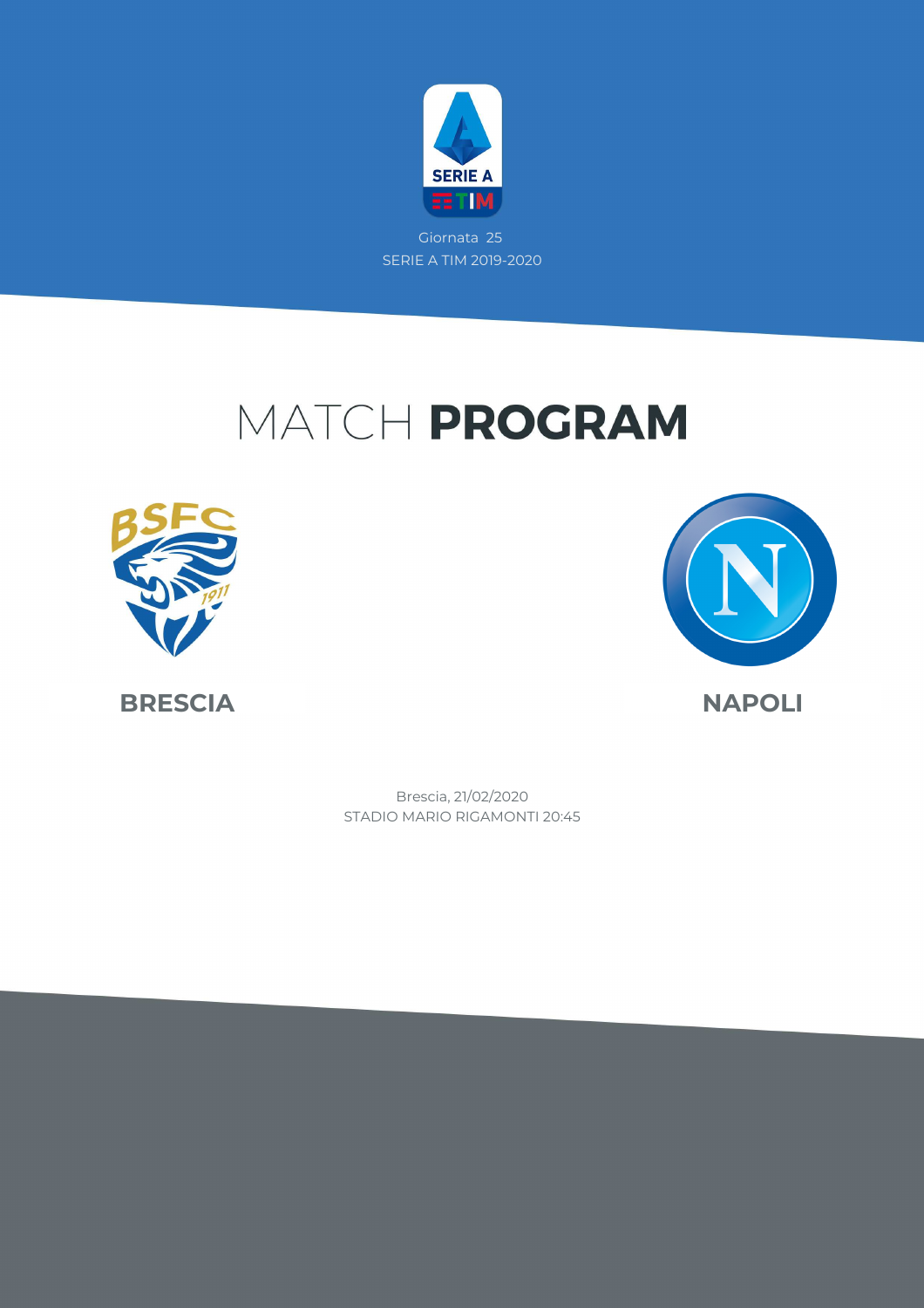



#### **BRESCIA vs NAPOLI**

STADIO MARIO RIGAMONTI 20:45 Brescia, 21/02/2020



### **RISULTATI STAGIONALI**

| <b>TOTALI</b>         | PTI        | <b>GIOC</b>     | <b>VINTE</b> | <b>NULLE</b> | <b>PERSE</b> | <b>GF</b> | <b>GS</b> | <b>DIFF.RETI</b>            |
|-----------------------|------------|-----------------|--------------|--------------|--------------|-----------|-----------|-----------------------------|
| <b>BRESCIA</b>        | 16         | 24              | 4            | 4            | 16           | 21        | 44        | $-23$                       |
| <b>NAPOLI</b>         | 33         | 24 <sup>1</sup> | 9            | 6            | 9            | 37        | 34        | $+3$                        |
| <b>CASA/TRASFERTA</b> | <b>PTI</b> | <b>GIOC</b>     | <b>VINTE</b> | <b>NULLE</b> | <b>PERSE</b> | <b>GF</b> | <b>GS</b> | <b>MEDIA</b><br><b>GOAL</b> |
| <b>BRESCIA</b>        | 6          | $\overline{12}$ |              | 3            | 8            | 12        | 23        | П                           |
| <b>NAPOLI</b>         | 19         | $\overline{12}$ | 5            | 4            | 3            | 22        | 17        | 1.8                         |

### **ULTIMI PRECEDENTI**

| 2019-20 6 \ C  | <b>NAPOLI</b>                            | <b>BRESCIA</b>                   |         |
|----------------|------------------------------------------|----------------------------------|---------|
| 29/09/2019     | 13'(1°T) D. MERTENS, 49'(1°T) K. MANOLAS | 22'(2°T) M. BALOTELLI            | $2 - 1$ |
| 2010-11 28 \ G | <b>NAPOLI</b>                            | <b>BRESCIA</b>                   |         |
| 06/03/2011     |                                          |                                  | $0-0$   |
| 2010-119 ^ G   | <b>BRESCIA</b>                           | <b>NAPOLI</b>                    |         |
| 31/10/2010     |                                          | 31'(2 <sup>°</sup> T) E. LAVEZZI | $0 - 1$ |
| 2000-01 27 \ G | <b>NAPOLI</b>                            | <b>BRESCIA</b>                   |         |
| 21/04/2001     | 2'(2°T) N. AMORUSO                       | <b>47'(2°T) R. BAGGIO</b>        | $1-1$   |
| 2000-0110^G    | <b>BRESCIA</b>                           | <b>NAPOLI</b>                    |         |
| 09/12/2000     | 31'(1 <sup>°</sup> T) A. DIANA           | 12'(2°T) F. PECCHIA              | 1-1     |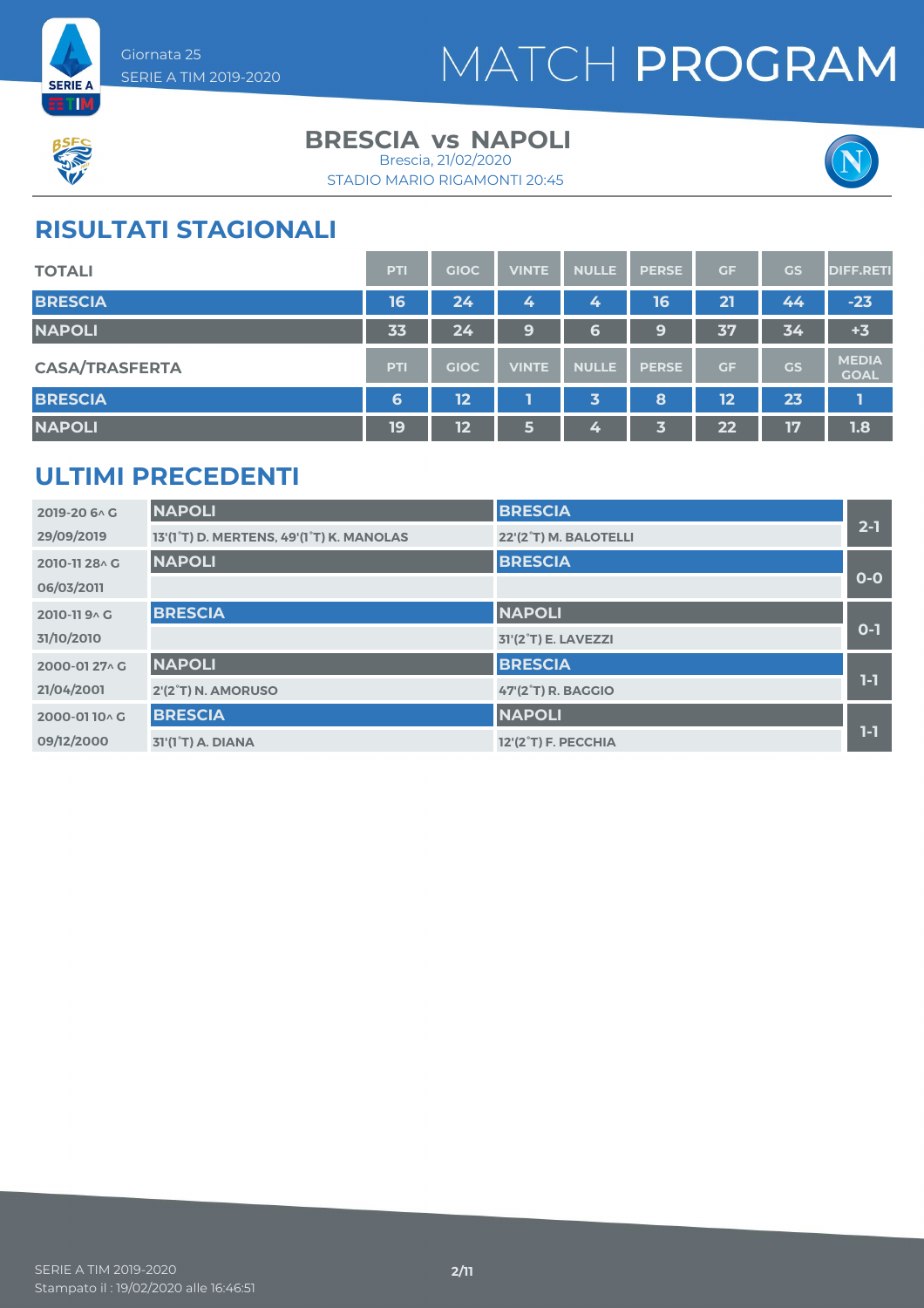



#### **BRESCIA vs NAPOLI**

STADIO MARIO RIGAMONTI 20:45 Brescia, 21/02/2020



### **ROSA DELLE SQUADRE**

| <b>BRESCIA</b>                    | <b>PRES. A</b> | <b>GOL A</b>   | <b>GOL 2019-20</b> | <b>PRES. 2019-20</b> | MIN. 2019-20 |
|-----------------------------------|----------------|----------------|--------------------|----------------------|--------------|
| <b>PORTIERI</b>                   |                |                |                    |                      |              |
| 1 JESSE JORONEN                   | 20             | 38             | 38                 | 20                   | 1939         |
| <b>12 LORENZO ANDRENACCI</b>      | $\mathbf{1}$   | $\overline{2}$ | $\overline{2}$     | $\mathbf{I}$         | 87           |
| <b>22 ENRICO ALFONSO</b>          | 4              | 4              | 4                  | 4                    | 297          |
| <b>DIFENSORI</b>                  |                |                |                    |                      |              |
| 2 STEFANO SABELLI                 | 31             | L.             | $\mathbf 0$        | 24                   | 2323         |
| 3 ALES MATEJU                     | 19             | $\Omega$       | $\Omega$           | 19                   | 1669         |
| 5 DANIELE GASTALDELLO             | 303            | 13             | $\mathbf{o}$       | 4                    | 164          |
| <b>14 JHON CHANCELLOR</b>         | 21             | $\overline{2}$ | $\overline{2}$     | 21                   | 1977         |
| <b>15 ANDREA CISTANA</b>          | 21             | L.             | L.                 | 21                   | 1978         |
| <b>26 BRUNO MARTELLA</b>          | 74             | $\mathbf{I}$   | $\Omega$           | 15                   | 834          |
| <b>29 ALESSANDRO SEMPRINI</b>     | L              | $\mathbf 0$    | 0                  | L.                   | 13           |
| <b>CENTROCAMPISTI</b>             |                |                |                    |                      |              |
| <b>4 SANDRO TONALI</b>            | 22             | L.             | L.                 | 22                   | 2086         |
| <b>6 EMANUELE NDOJ</b>            | 12             | $\mathbf 0$    | $\mathbf 0$        | 12                   | 451          |
| <b>7 NIKOLAS SPALEK</b>           | 15             | L.             | L.                 | 15                   | 977          |
| <b>8 JAROMIR ZMRHAL</b>           | 8              | $\Omega$       | $\Omega$           | 8                    | 249          |
| <b>19 MASSIMILIANO MANGRAVITI</b> | 7              | $\Omega$       | $\mathbf{O}$       | 7                    | 553          |
| <b>23 SIMON SKRABB</b>            | $\overline{2}$ | $\mathbf 0$    | $\mathbf 0$        | $\overline{2}$       | 8            |
| <b>24 MATTIA VIVIANI</b>          | 3              | $\mathbf 0$    | $\mathbf 0$        | 3                    | 159          |
| <b>25 DIMITRI BISOLI</b>          | 23             | L.             | L.                 | 23                   | 2149         |
| <b>DANIELE DESSENA</b><br>27      | 318            | 17             | $\mathbf 0$        | 11.                  | 828          |
| <b>ROMULO</b><br>28               | 160            | 13             | $\mathbb{I}$       | 21                   | 1805         |
| <b>31 BIRKIR BJARNASON</b>        | 41             | $\overline{2}$ | 0                  | 3                    | 160          |
| <b>ATTACCANTI</b>                 |                |                |                    |                      |              |
| 9 ALFREDO DONNARUMMA              | 20             | 4              | 4                  | 20                   | 1100         |
| <b>11 ERNESTO TORREGROSSA</b>     | 12             | 4              | 4                  | 12                   | 925          |
| <b>18 FLORIAN AYE'</b>            | 14             | $\mathbf 0$    | $\mathbf 0$        | 14                   | 983          |
| <b>45 MARIO BALOTELLI</b>         | 139            | 52             | 5                  | 17                   | 1327         |
| <b>STAFF TECNICO</b>              |                |                |                    |                      |              |

**Squalificato**

**DIEGO LOPEZ**



**Diffidato**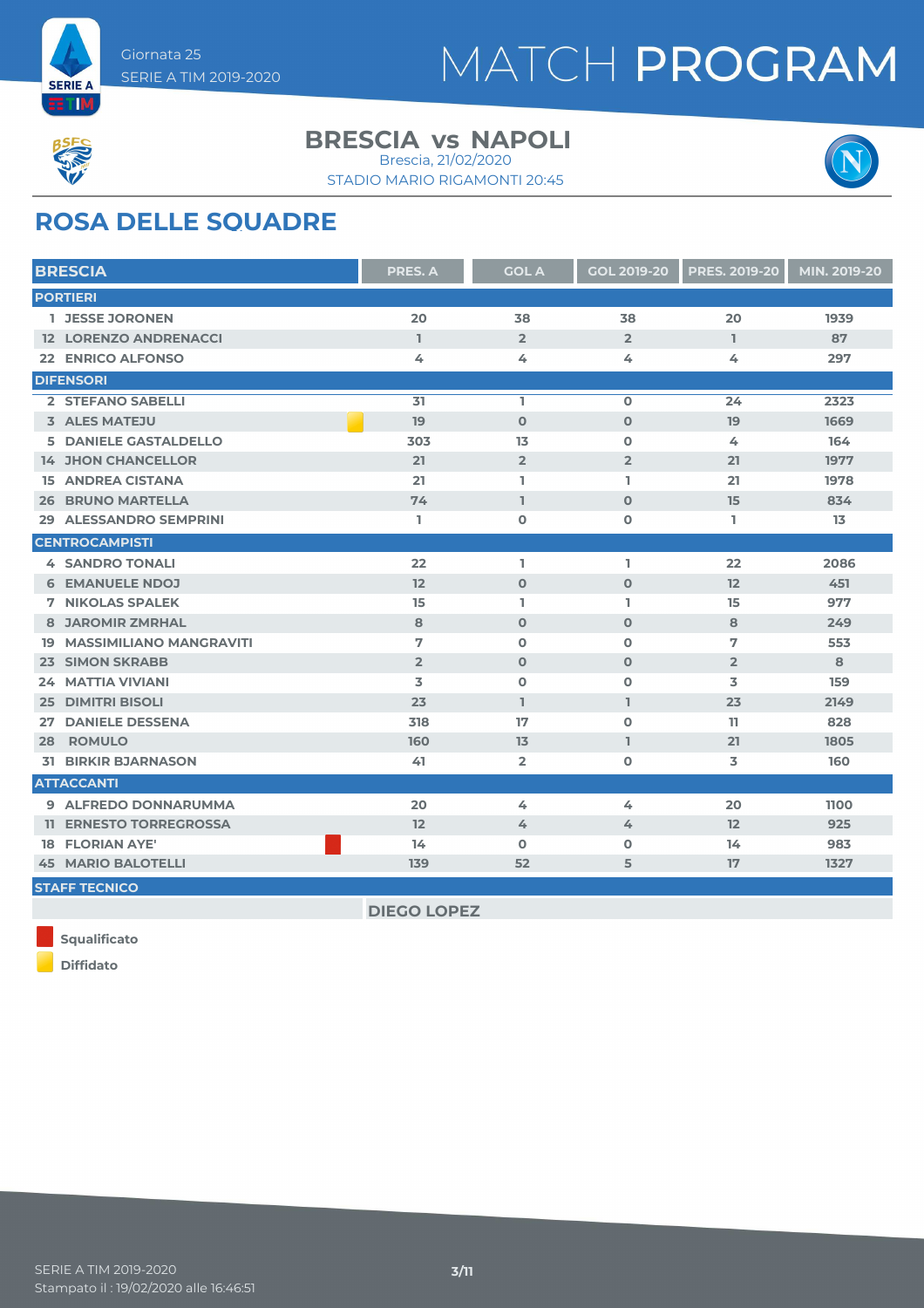



#### **BRESCIA vs NAPOLI** Brescia, 21/02/2020

STADIO MARIO RIGAMONTI 20:45



| <b>NAPOLI</b>                  | <b>PRES. A</b> | <b>GOL A</b>   | <b>GOL 2019-20</b> | <b>PRES. 2019-20</b> | MIN. 2019-20 |
|--------------------------------|----------------|----------------|--------------------|----------------------|--------------|
| <b>PORTIERI</b>                |                |                |                    |                      |              |
| 1 ALEX MERET                   | 42             | 48             | 23                 | 15                   | 1454         |
| <b>15 ANTONIO PIO DANIELE</b>  | $\Omega$       | $\Omega$       | $\Omega$           | $\Omega$             | $\Omega$     |
| <b>16 HUBERT DAWID IDASIAK</b> | $\mathbf 0$    | $\mathbf 0$    | $\mathbf 0$        | $\mathbf 0$          | $\mathbf 0$  |
| <b>25 DAVID OSPINA</b>         | 26             | 31             | 11                 | $\overline{9}$       | 869          |
| 27 ORESTIS KARNEZIS            | 117            | 163            | $\mathbf 0$        | $\mathbf 0$          | $\mathbf 0$  |
| <b>DIFENSORI</b>               |                |                |                    |                      |              |
| 2 KEVIN MALCUIT                | 27             | $\mathbf 0$    | $\mathbf 0$        | 3                    | 260          |
| 6 MARIO RUI                    | 134            | $\overline{3}$ | $\Omega$           | 14                   | 1200         |
| <b>13 SEBASTIANO LUPERTO</b>   | 22             | $\Omega$       | $\mathbf 0$        | 9                    | 587          |
| <b>19 NIKOLA MAKSIMOVIC</b>    | 103            | $\overline{2}$ | L.                 | 10 <sup>1</sup>      | 899          |
| 22 GIOVANNI DI LORENZO         | 60             | 6              | L                  | 23                   | 2228         |
| 23 ELSEID HYSAJ                | 182            | $\mathbf 0$    | $\mathbf 0$        | 12                   | 844          |
| <b>26 KALIDOU KOULIBALY</b>    | 173            | 10             | $\mathbf 0$        | 15                   | 1305         |
| <b>31 FAOUZI GHOULAM</b>       | 131            | $\overline{3}$ | $\mathbf 0$        | 5                    | 332          |
| <b>44 KOSTAS MANOLAS</b>       | 173            | 7              | $\overline{2}$     | 17                   | 1610         |
| <b>CENTROCAMPISTI</b>          |                |                |                    |                      |              |
| 4 DIEGO DEMME                  | 5              | L.             | L                  | 5                    | 301          |
| 5 ALLAN                        | 253            | 11             | L.                 | 14                   | 1149         |
| 8 FABIAN RUIZ                  | 47             | 6              | L.                 | 20                   | 1846         |
| <b>12 ELJIF ELMAS</b>          | 14             | $\mathbf{I}$   | T                  | 14                   | 682          |
| <b>20 PIOTR ZIELINSKI</b>      | 214            | 22             | $\overline{2}$     | 24                   | 2205         |
| <b>34 AMIN YOUNES</b>          | 18             | $\overline{3}$ | $\mathbf{O}$       | 6                    | 170          |
| <b>68 STANISLAV LOBOTKA</b>    | 3              | $\mathbf 0$    | $\mathbf 0$        | 3                    | 131          |
| <b>ATTACCANTI</b>              |                |                |                    |                      |              |
| 7 JOSE' CALLEJON               | 245            | 62             | $\overline{2}$     | 23                   | 1765         |
| <b>9 FERNANDO LLORENTE</b>     | 83             | 26             | 3                  | 17                   | 570          |
| <b>11 HIRVING LOZANO</b>       | 16             | $\overline{2}$ | $\overline{2}$     | 16                   | 773          |
| <b>14 DRIES MERTENS</b>        | 224            | 90             | 6                  | 19                   | 1238         |
| 21 MATTEO POLITANO             | 146            | 25             | $\mathbf 0$        | 14                   | 410          |
| <b>24 LORENZO INSIGNE</b>      | 256            | 62             | 4                  | 23                   | 1812         |
| 98 LEANDRINHO                  | $\mathbf 0$    | $\mathbf 0$    | $\mathbf 0$        | $\mathbf 0$          | $\mathbf 0$  |
| <b>99 ARKADIUSZ MILIK</b>      | 81             | 36             | 9                  | 14                   | 1207         |
| <b>STAFF TECNICO</b>           |                |                |                    |                      |              |

**GENNARO GATTUSO**

**Diffidato**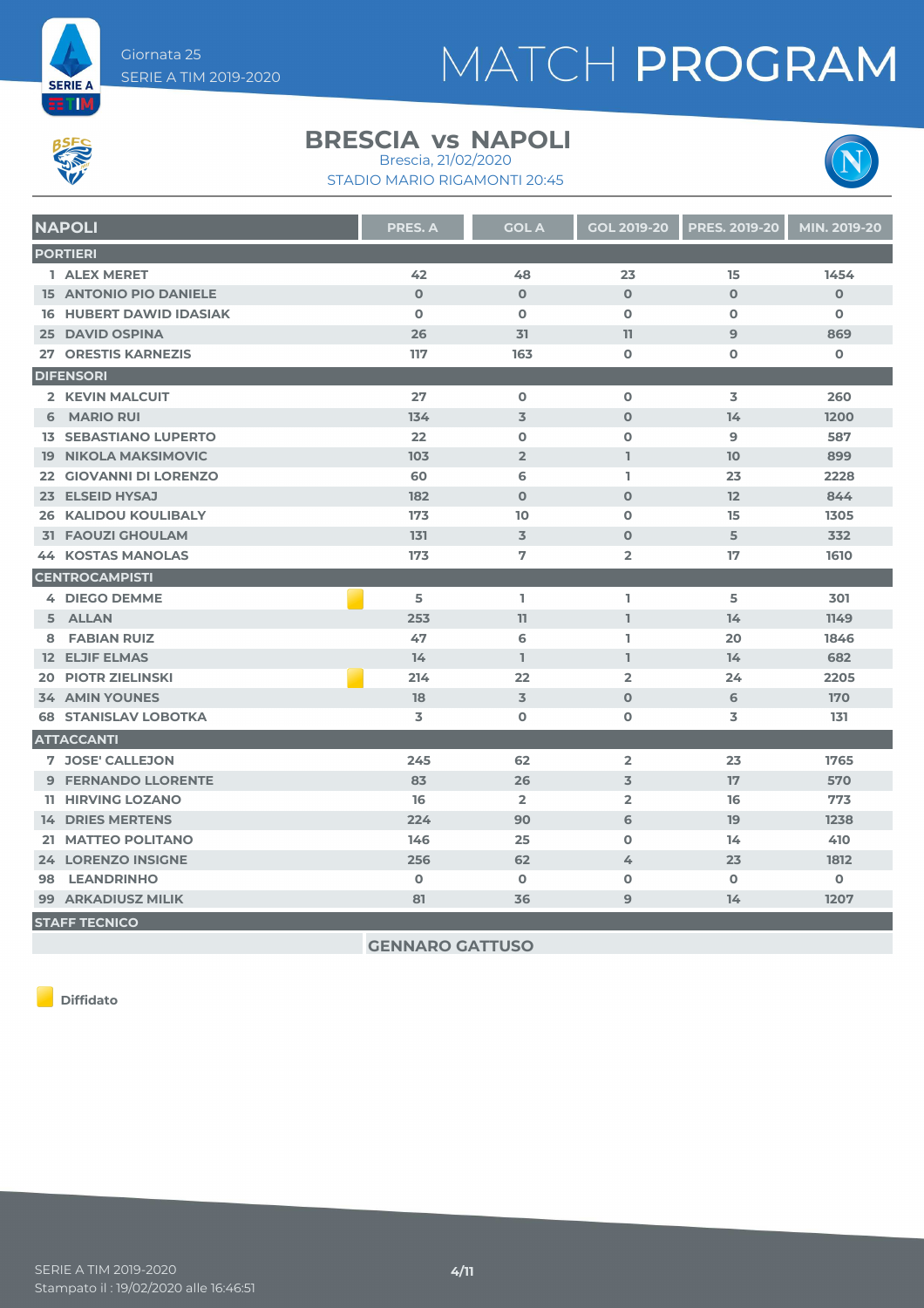



#### **BRESCIA vs NAPOLI**

Brescia, 21/02/2020





### **RENDIMENTO RECENTE**

| <b>BRESCIA</b><br><b>24^ GIORNATA</b><br><b>JUVENTUS</b><br>$2 - 0$<br>16/02/2020<br>39'(1°T) P. DYBALA, 30'(2°T) J. CUADRADO<br><b>BRESCIA</b><br><b>UDINESE</b><br>23^ GIORNATA |
|-----------------------------------------------------------------------------------------------------------------------------------------------------------------------------------|
|                                                                                                                                                                                   |
|                                                                                                                                                                                   |
|                                                                                                                                                                                   |
| 1-1<br><b>48'(2°T) R. DE PAUL</b><br>09/02/2020<br>36'(2°T) D. BISOLI                                                                                                             |
| <b>BRESCIA</b><br><b>BOLOGNA</b><br>22^ GIORNATA                                                                                                                                  |
| $2-1$<br>36'(1 <sup>°</sup> T) E. TORREGROSSA<br>01/02/2020<br>43'(1°T) R. ORSOLINI, 44'(2°T) M. BANI                                                                             |
| <b>BRESCIA</b><br><b>MILAN</b><br>21^ GIORNATA                                                                                                                                    |
| $O-1$<br>26'(2°T) A. REBIC<br>24/01/2020                                                                                                                                          |
| <b>BRESCIA</b><br><b>CAGLIARI</b><br><b>20^ GIORNATA</b>                                                                                                                          |
| $2 - 2$<br>21'(1°T) JOAO PEDRO, 23'(2°T) JOAO PEDRO<br>19/01/2020<br>27'(1°T) E. TORREGROSSA, 4'(2°T) E. TORREGROSSA                                                              |

#### **NAPOLI**

| <b>24^ GIORNATA</b> | <b>CAGLIARI</b>                                  | <b>NAPOLI</b>                                                                               | $0 - 1$ |
|---------------------|--------------------------------------------------|---------------------------------------------------------------------------------------------|---------|
| 16/02/2020          |                                                  | 21'(2°T) D. MERTENS                                                                         |         |
| 23^ GIORNATA        | <b>NAPOLI</b>                                    | <b>LECCE</b>                                                                                |         |
| 09/02/2020          | 3'(2°T) A. MILIK, 45'(2°T) J. CALLEJON           | 29'(1°T) G. LAPADULA, 16'(2°T) G. LAPADULA, 37'(2°T) M.<br><b>MANCOSU</b>                   | $2 - 3$ |
| <b>22^ GIORNATA</b> | <b>SAMPDORIA</b>                                 | <b>NAPOLI</b>                                                                               |         |
| 03/02/2020          | 26'(1°T) F. QUAGLIARELLA, 28'(2°T) M. GABBIADINI | 3'(1°T) A. MILIK, 16'(1°T) E. ELMAS, 38'(2°T) D. DEMME,<br>53'(2 <sup>°</sup> T) D. MERTENS | $2 - 4$ |
| 21^ GIORNATA        | <b>NAPOLI</b>                                    | <b>JUVENTUS</b>                                                                             |         |
| 26/01/2020          | 18'(2°T) P. ZIELINSKI, 41'(2°T) L. INSIGNE       | 45'(2°T) C. RONALDO                                                                         | $2 - 1$ |
| <b>20^ GIORNATA</b> | <b>NAPOLI</b>                                    | <b>FIORENTINA</b>                                                                           |         |
| 18/01/2020          |                                                  | 26'(1°T) F. CHIESA, 29'(2°T) D. VLAHOVIC                                                    | $0 - 2$ |

| <b>CONFRONTO SQUADRE (Valori medi)</b> | <b>BRESCIA</b> | <b>NAPOLI</b> |
|----------------------------------------|----------------|---------------|
| <b>Goal Fatti</b>                      | 0.88           | 1.54          |
| <b>Goal Subiti</b>                     | 1.83           | 1.42          |
| Tiri totali                            | 7.63           | 13.71         |
| <b>Tiri in porta</b>                   | 4.29           | 6.96          |
| <b>Assist</b>                          | 0.54           | 1.04          |
| Azioni di attacco                      | 40.75          | 57.5          |
| Passaggi riusciti                      | 268.29         | 517.83        |
| Passaggi riusciti %                    | 74%            | 87%           |
| <b>Falli Fatti</b>                     | 12.75          | 11.71         |
| <b>Falli Subiti</b>                    | 15.92          | 13.63         |
| <b>Baricentro</b>                      | 49.31m         | 53.64m        |
| <b>Passaggi Chiave</b>                 | 2.5            | 4.54          |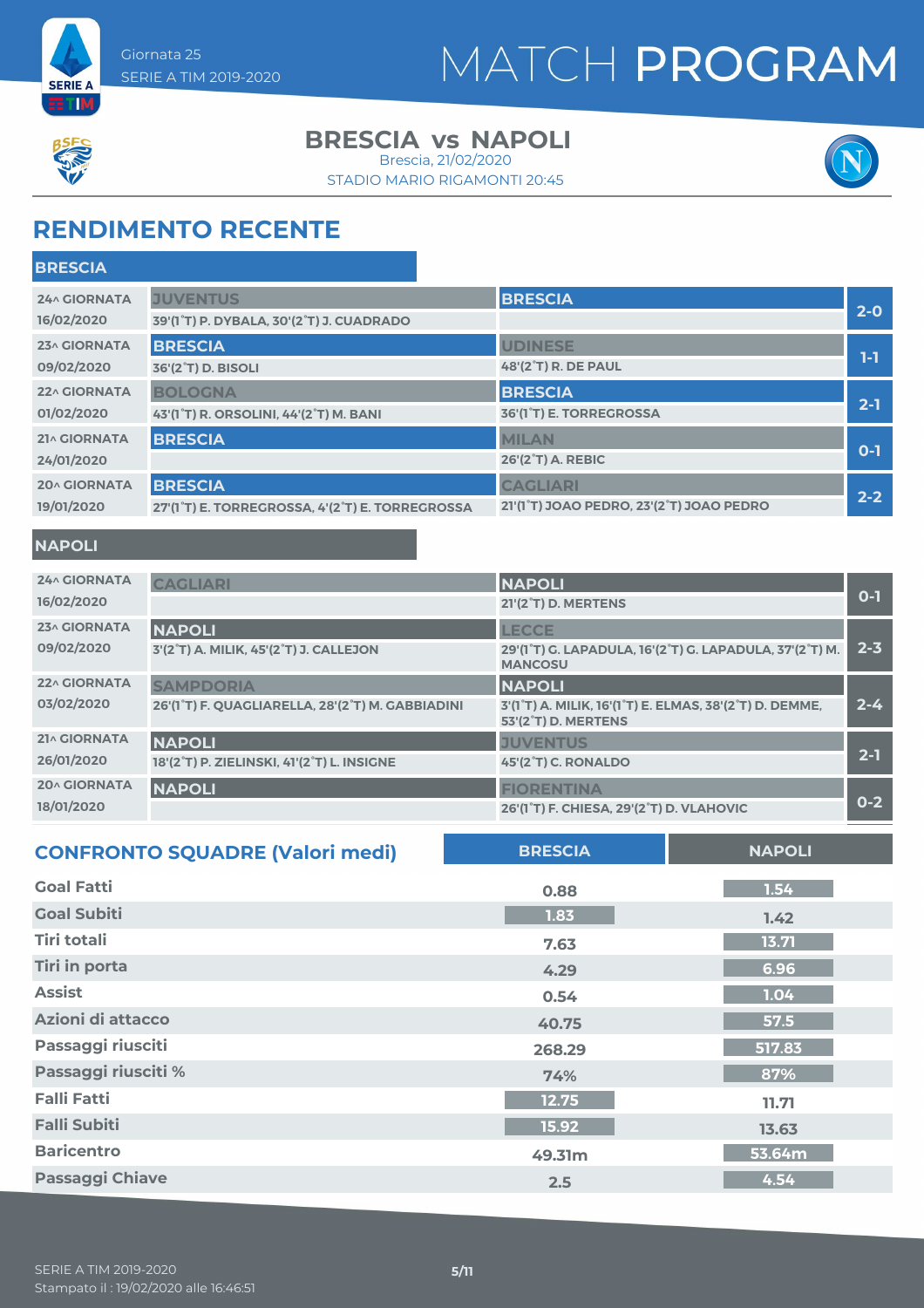

**SERIE A ETM** 

#### **BRESCIA vs NAPOLI**

STADIO MARIO RIGAMONTI 20:45 Brescia, 21/02/2020



### **RENDIMENTO ATLETICO \***

| <b>BRESCIA</b>           | Pres. (Min.) | <u>Media (km)</u> | Media<br>print (Km) | <b>NAPOLI</b>        | Pres. (Min.)      | Media (km) | Media<br>Sprint (Km) |
|--------------------------|--------------|-------------------|---------------------|----------------------|-------------------|------------|----------------------|
| 25 D. BISOLI             | 23 (2149')   | 11.28             | 1.115               | <b>8 FABIAN RUIZ</b> | 20 (1846')        | 11.225     | 0.821                |
| 4 S. TONALI              | 22 (2086')   | 11.244            | 0.765               | 20 P. ZIELINSKI      | 24 (2205') 10.996 |            | 0.882                |
| 28 ROMULO                | 20 (1782')   | 10.798            | 1.223               | 22 G. DI LORENZO     | 23 (2228')        | 10.604     | 0.888                |
| 14 J. CHANCELLOR         | 21 (1977')   | 10.56             | 0.72                | <b>99</b> A. MILIK   | 14 (1207')        | 10.242     | 0.888                |
| 15 A. CISTANA            | 21 (1978')   | 10.361            | 0.697               | 24 L. INSIGNE        | 23 (1812')        | 10.016     | 0.87                 |
| 3 A. MATEJU              | 19 (1669')   | 10.286            | 0.896               | <b>6 MARIO RUI</b>   | 14 (1200')        | 9.988      | 0.951                |
| 2 S. SABELLI             | 24 (2323')   | 10.166            | 1.024               | 19 N. MAKSIMOVIC     | 10(899')          | 9.96       | 0.576                |
| <b>18 F. AYE'</b>        | 14 (983')    | 9.89              | 0.932               | 5 ALLAN              | 14 (1149')        | 9.949      | 0.754                |
| 27 D. DESSENA            | 11 (828')    | 9.438             | 0.775               | <b>23 E. HYSAJ</b>   | 12(844)           | 9.518      | 0.891                |
| <b>24 M. VIVIANI</b>     | 3 (159')     | 9.317             | 0.631               | 44 K. MANOLAS        | 17 (1610')        | 9.349      | 0.561                |
| <b>11</b> E. TORREGROSSA | 12 (925')    | 8.837             | 0.736               | 2 K. MALCUIT         | 3(260)            | 9.136      | 0.707                |
| <b>19</b> M. MANGRAVITI  | 7(553)       | 8.833             | 0.623               | 7J. CALLEJON         | 23 (1765')        | 9.087      | 0.802                |
| 26 B. MARTELLA           | 15 (834')    | 8.547             | 0.86                | 13 S. LUPERTO        | 9(587)            | 9.079      | 0.717                |
| 7 N. SPALEK              | 15 (977')    | 8.428             | 0.853               | 4 D. DEMME           | 5(301)            | 9.029      | 0.601                |
| <b>45</b> M. BALOTELLI   | 17 (1327')   | 8.389             | 0.549               | 26 K. KOULIBALY      | 15 (1305')        | 9.012      | 0.662                |
| 9 A. DONNARUMMA          | 20 (1100')   | 7.405             | 0.661               | 14 D. MERTENS        | 19 (1238')        | 8.313      | 0.907                |
| 31 B. BJARNASON          | 3(160)       | 6.922             | 0.473               | 12 E. ELMAS          | 14 (682')         | 8.213      | 0.734                |
| 8 J. ZMRHAL              | 8 (249')     | 6.057             | 0.451               | 31 F. GHOULAM        | 5(332)            | 7.836      | 0.695                |
| <b>5</b> D. GASTALDELLO  | 4(164)       | 5.851             | 0.289               | <b>11</b> H. LOZANO  | 16(773)           | 6.955      | 0.753                |
| 6 E. NDOJ                | 12(451)      | 5.444             | 0.611               | <b>68</b> S. LOBOTKA | 3(131)            | 6.342      | 0.451                |
| 23 S. SKRABB             | 2(8')        | 0.727             | 0.12                | 9 F. LLORENTE        | 17 (570')         | 6.15       | 0.446                |
|                          |              |                   |                     | 21 M. POLITANO       | 3 (110')          | 5.338      | 0.426                |
|                          |              |                   |                     | 34 A. YOUNES         | 6 (170')          | 4.442      | 0.31                 |

**\* Le informazioni riportate sul Rendimento Atletico sono da intendersi riferite al periodo di permanenza nella squadra corrente.**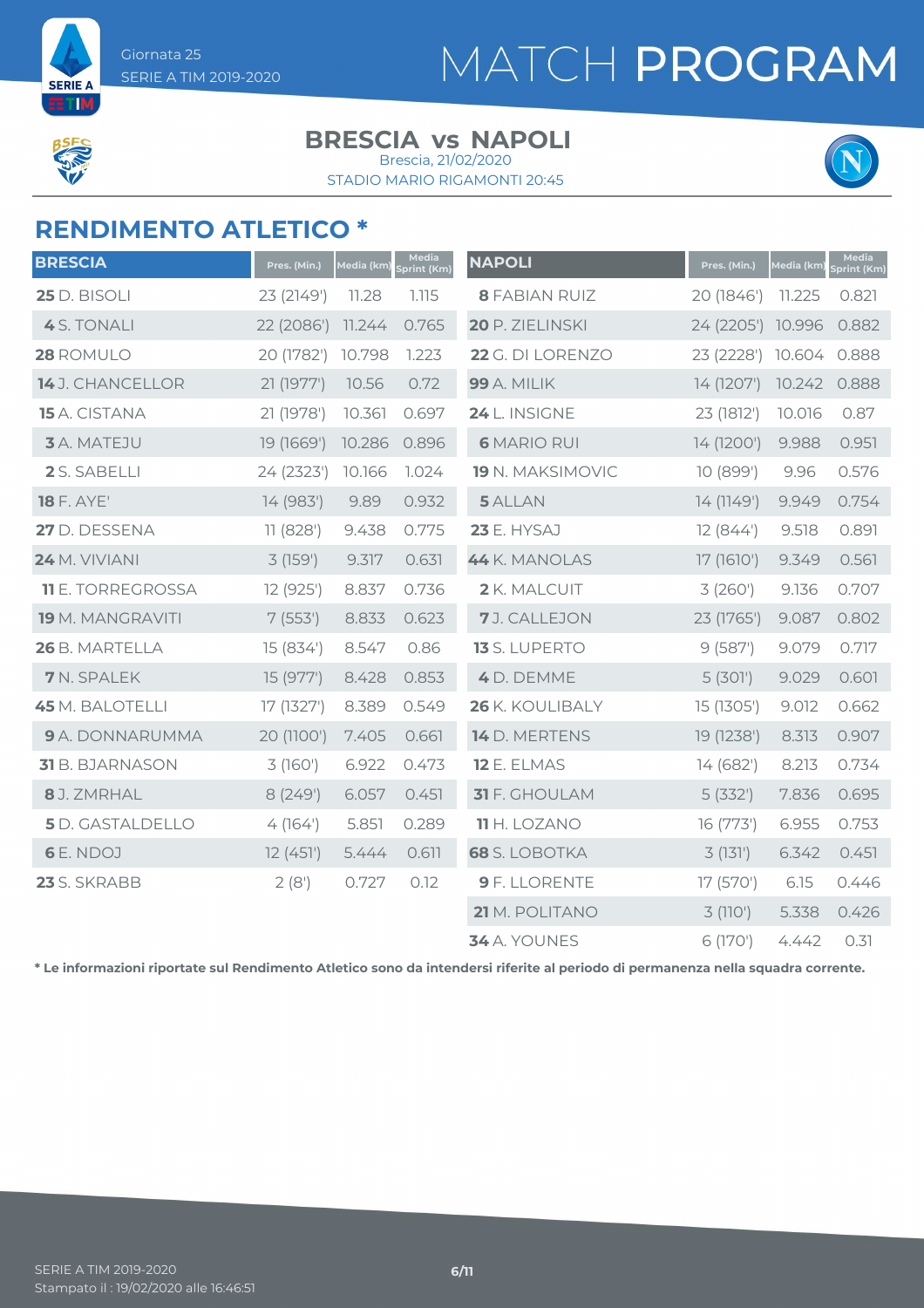



**BETTM** 

### **BRESCIA vs NAPOLI**

STADIO MARIO RIGAMONTI 20:45 Brescia, 21/02/2020



### **GLI INCONTRI DELLA 25 ^ GIORNATA**

| <b>BRESCIA</b>       | <b>NAPOLI</b>    | 21/02/2020 20:45 |
|----------------------|------------------|------------------|
| <b>BOLOGNA</b>       | <b>UDINESE</b>   | 22/02/2020 15:00 |
| <b>SPAL</b>          | <b>JUVENTUS</b>  | 22/02/2020 18:00 |
| <b>FIORENTINA</b>    | <b>MILAN</b>     | 22/02/2020 20:45 |
| <b>GENOA</b>         | <b>LAZIO</b>     | 23/02/2020 12:30 |
| <b>ATALANTA</b>      | <b>SASSUOLO</b>  | 23/02/2020 15:00 |
| <b>HELLAS VERONA</b> | <b>CAGLIARI</b>  | 23/02/2020 15:00 |
| <b>TORINO</b>        | <b>PARMA</b>     | 23/02/2020 15:00 |
| <b>ROMA</b>          | <b>LECCE</b>     | 23/02/2020 18:00 |
| <b>INTER</b>         | <b>SAMPDORIA</b> | 23/02/2020 20:45 |

### **CLASSIFICA SERIE A**

|                      | <b>PTI</b> | <b>GIOC</b> | <b>VINTE</b>   | <b>NULLE</b>   | <b>PERSE</b>   | <b>GF</b> | GS | <b>DIFF.RETI</b> |
|----------------------|------------|-------------|----------------|----------------|----------------|-----------|----|------------------|
| <b>JUVENTUS</b>      | 57         | 24          | 18             | $\overline{3}$ | $\overline{3}$ | 46        | 23 | $+23$            |
| <b>LAZIO</b>         | 56         | 24          | 17             | 5              | $\overline{2}$ | 55        | 21 | $+34$            |
| <b>INTER</b>         | 54         | 24          | 16             | 6              | $\overline{2}$ | 49        | 22 | $+27$            |
| <b>ATALANTA</b>      | 45         | 24          | 13             | 6              | 5              | 63        | 32 | $+31$            |
| <b>ROMA</b>          | 39         | 24          | 11             | 6              | $\overline{7}$ | 43        | 32 | $+11$            |
| <b>HELLAS VERONA</b> | 35         | 24          | $\overline{9}$ | 8              | $\overline{7}$ | 28        | 24 | $+4$             |
| <b>PARMA</b>         | 35         | 24          | 10             | 5              | 9              | 32        | 30 | $+2$             |
| <b>MILAN</b>         | 35         | 24          | 10             | 5              | 9              | 26        | 31 | $-5$             |
| <b>NAPOLI</b>        | 33         | 24          | $\mathbf{9}$   | $6\phantom{1}$ | 9              | 37        | 34 | $+3$             |
| <b>BOLOGNA</b>       | 33         | 24          | $\overline{9}$ | 6              | $9$            | 37        | 39 | $-2$             |
| <b>CAGLIARI</b>      | 32         | 24          | 8              | 8              | 8              | 38        | 36 | $+2$             |
| <b>SASSUOLO</b>      | 29         | 24          | 8              | 5              | 11             | 38        | 39 | $-1$             |
| <b>FIORENTINA</b>    | 28         | 24          | $\overline{7}$ | $\overline{7}$ | 10             | 31        | 35 | $-4$             |
| <b>TORINO</b>        | 27         | 24          | 8              | $\overline{3}$ | 13             | 27        | 43 | $-16$            |
| <b>UDINESE</b>       | 26         | 24          | $\overline{7}$ | 5              | 12             | 20        | 36 | $-16$            |
| <b>LECCE</b>         | 25         | 24          | 6              | $\overline{7}$ | 11             | 32        | 45 | $-13$            |
| <b>SAMPDORIA</b>     | 23         | 24          | 6              | 5              | 13             | 26        | 43 | $-17$            |
| <b>GENOA</b>         | 22         | 24          | 5              | $\overline{7}$ | 12             | 27        | 43 | $-16$            |
| <b>BRESCIA</b>       | 16         | 24          | 4              | 4              | 16             | 21        | 44 | $-23$            |
| <b>SPAL</b>          | 15         | 24          | 4              | $\overline{3}$ | 17             | 18        | 42 | $-24$            |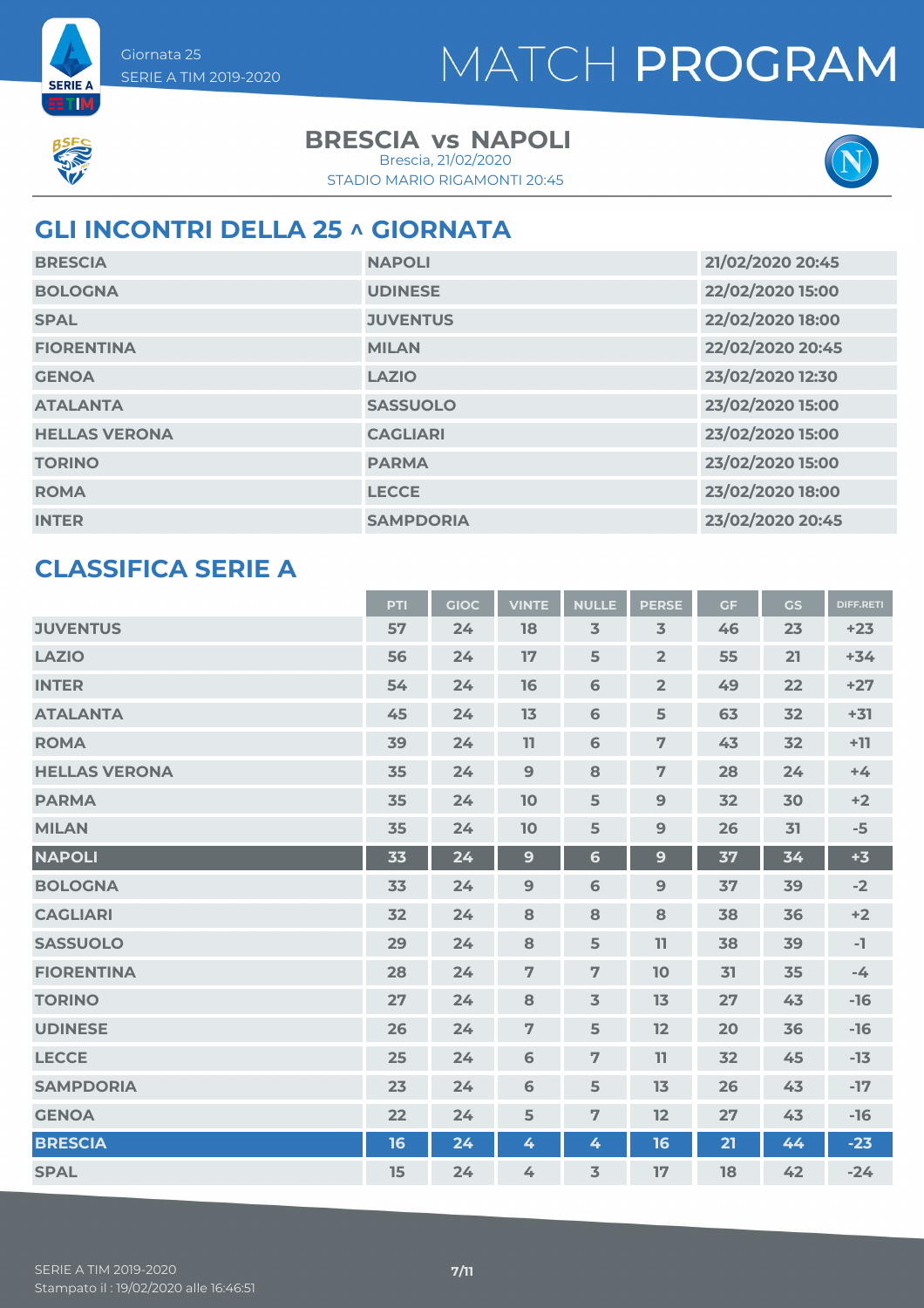



**SERIE A ETIM** 

### **BRESCIA vs NAPOLI**

STADIO MARIO RIGAMONTI 20:45 Brescia, 21/02/2020



### **CLASSIFICA GIOCATORI**

| <b>RANKING MARCATORI</b> | <b>Gol(Rigore)</b>   |
|--------------------------|----------------------|
| <b>T</b> C. IMMOBILE     | LAZ 26 (10)          |
| 2 C. RONALDO             | <b>JUV</b> 20 (7)    |
| <b>3 R. LUKAKU</b>       | <b>INT</b> 17 (4)    |
| $4$ J. ILICIC            | <b>ATA 14 (0)</b>    |
| 4 JOAO PEDRO             | CAG 14 (3)           |
| <b>6 L. MURIEL</b>       | <b>ATA 12 (5)</b>    |
| 7 L. MARTINEZ            | 11 (2)<br><b>INT</b> |
| <b>7 F. CAPUTO</b>       | <b>SAS</b> 11 (1)    |
| <b>E. DZEKO</b>          | <b>ROM 11 (0)</b>    |
| $10$ A. MILIK            | <b>NAP</b><br>9(0)   |

### **CLASSIFICA SQUADRE**

| <b>RANKING SQUADRE</b>          | <b>Gol - Media Gol</b> |      |
|---------------------------------|------------------------|------|
| <b>ATALANTA</b>                 | 63                     | 2.63 |
| <b>LAZIO</b><br>2               | 55                     | 2.29 |
| <b>INTER</b>                    | 49                     | 2.04 |
| <b>JUVENTUS</b><br>4            | 46                     | 1.92 |
| <b>ROMA</b><br>5                | 43                     | 1.79 |
| <b>CAGLIARI</b><br>6            | 38                     | 1.58 |
| <b>SASSUOLO</b><br>6            | 38                     | 1.58 |
| <b>BOLOGNA</b><br>8             | 37                     | 1.54 |
| <b>NAPOLI</b><br>8              | 37                     | 1.54 |
| <b>LECCE</b><br>10              | 32                     | 1.33 |
| <b>PARMA</b><br>10              | 32                     | 1.33 |
| <b>FIORENTINA</b>               | $\mathbf{K}$           | 1.29 |
| <b>HELLAS VERONA</b><br>13      | 28                     | 1.17 |
| 14 GENOA                        | 27                     | 1.13 |
| <b>TORINO</b><br>4              |                        | 1.13 |
| <b>MILAN</b><br>16 <sup>1</sup> | 26                     | 1.08 |
| <b>SAMPDORIA</b><br>16          | 26                     | 1.08 |
| <b>BRESCIA</b><br>18            | 21                     | 0.88 |
| <b>19 UDINESE</b>               | 20                     | 0.83 |
| 20 SPAL                         | 18                     | 0.75 |

|                         | <b>RANKING SQUADRE</b> | <b>Tot Tiri - In Porta - Fuori</b> |             |            |
|-------------------------|------------------------|------------------------------------|-------------|------------|
|                         | <b>ATALANTA</b>        |                                    | 359 215 144 |            |
| $\overline{\mathbf{2}}$ | <b>NAPOLI</b>          | 329                                | 167         | 162        |
| 3                       | <b>LAZIO</b>           | 303                                | 182         | <b>121</b> |
| 4                       | <b>ROMA</b>            | 293                                | 159 134     |            |
| 5                       | <b>JUVENTUS</b>        | 286                                | 169         | <b>117</b> |
| 6                       | <b>INTER</b>           |                                    | 272 174     | 98         |
| 7                       | <b>MILAN</b>           |                                    | 268 136     | 132        |
| 8                       | <b>BOLOGNA</b>         |                                    | 265 148     | <b>117</b> |
| 9                       | <b>FIORENTINA</b>      |                                    | 245 130     | <b>115</b> |
| 10                      | <b>SAMPDORIA</b>       | 241                                | 124         | 117        |
| Œ                       | <b>SASSUOLO</b>        | 234                                | 134         | <b>100</b> |
|                         | <b>LECCE</b>           | 231                                | 125         | 106        |
| 13                      | <b>CAGLIARI</b>        | 225                                | <b>116</b>  | 109        |
| 14                      | <b>PARMA</b>           | 221                                | 114         | 107        |
| 14                      | <b>UDINESE</b>         | 221                                | ווו         | <b>110</b> |
| 16                      | <b>SPAL</b>            | 218                                | 96          | <b>122</b> |
| 17                      | <b>HELLAS VERONA</b>   | 216                                | 127         | 89         |
| 18                      | <b>GENOA</b>           | 206                                | <b>116</b>  | 90         |
| 19                      | <b>TORINO</b>          | <b>190</b>                         | <b>102</b>  | 88         |
|                         | 20 BRESCIA             |                                    | 183 103     | 80         |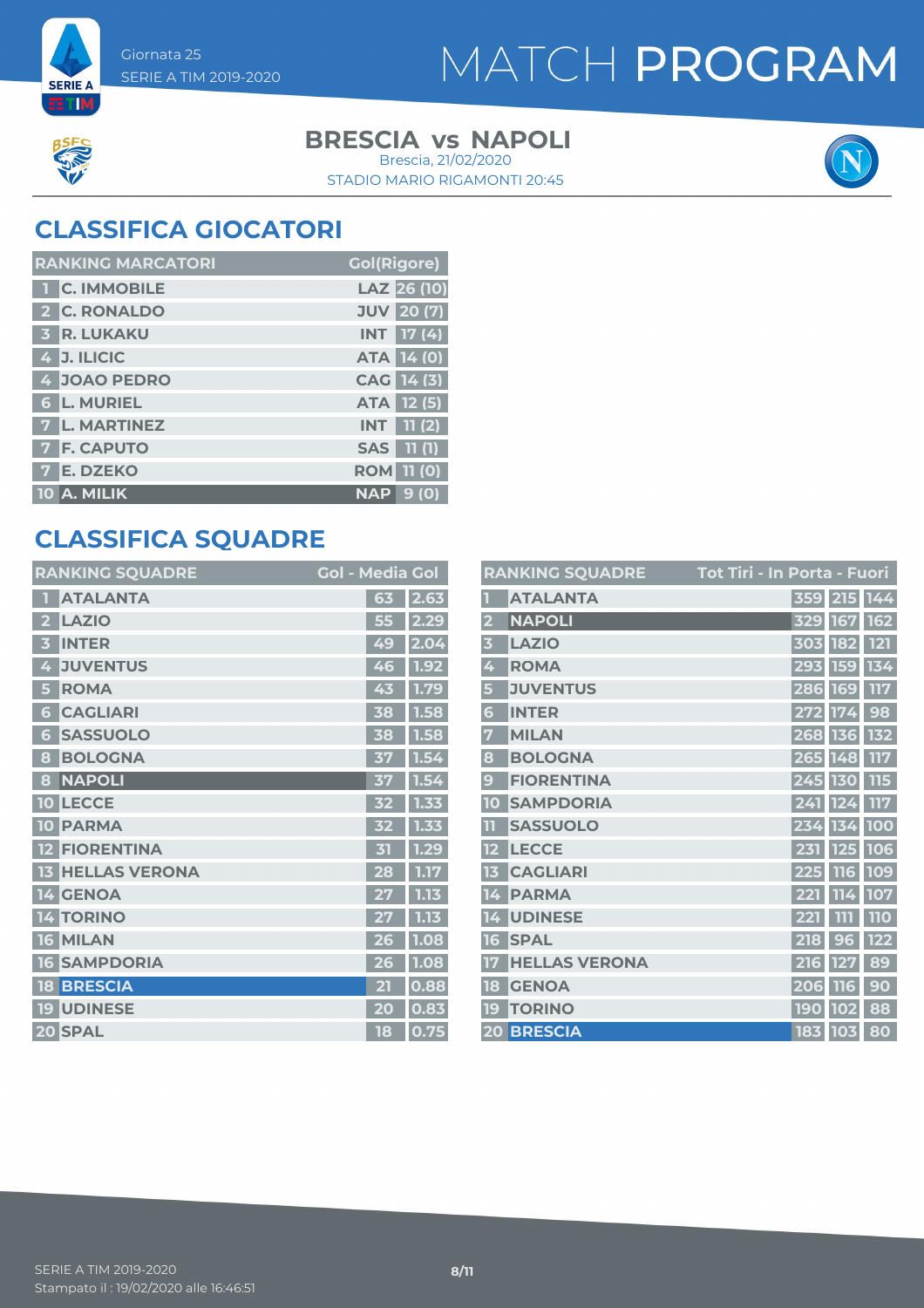Giornata 25 SERIE A TIM 2019-2020

## MATCH PROGRAM



**SERIE A ETM** 

#### **BRESCIA vs NAPOLI**

STADIO MARIO RIGAMONTI 20:45 Brescia, 21/02/2020



| <b>RANKING SQUADRE</b>              | <b>Assist</b> |
|-------------------------------------|---------------|
| <b>ATALANTA</b>                     | 40            |
| <b>LAZIO</b>                        | 34            |
| <b>INTER</b><br>3                   | 30            |
| <b>JUVENTUS</b><br>4                | 28            |
| <b>SASSUOLO</b><br>4                | 28            |
| <b>NAPOLI</b><br>6                  | 25            |
| <b>PARMA</b><br>7                   | 24            |
| <b>ROMA</b><br>8                    |               |
| <b>BOLOGNA</b><br>9                 | 20            |
| <b>CAGLIARI</b><br>9                | 20            |
| <b>FIORENTINA</b><br>m              | 17            |
| <b>LECCE</b><br>m                   | 17            |
| <b>13 GENOA</b>                     | 15            |
| <b>13 UDINESE</b>                   | 15            |
| <b>HELLAS VERONA</b><br>15          | 14            |
| <b>15 TORINO</b>                    | 14            |
| <b>BRESCIA</b><br>17                | 13            |
| <b>MILAN</b><br>17 <sup>1</sup>     | 13            |
| <b>SAMPDORIA</b><br>17 <sup>1</sup> | 13            |
| 20 SPAL                             | 10            |

| <b>RANKING SQUADRE</b>       | Passaggi Chiave* |        |
|------------------------------|------------------|--------|
| <b>JUVENTUS</b>              |                  | 4.58   |
| <b>NAPOLI</b>                |                  | 4.54   |
| <b>ATALANTA</b><br>В         |                  | 4.46   |
| <b>LAZIO</b><br>4            |                  | 4.33   |
| <b>INTER</b>                 |                  | 4      |
| <b>MILAN</b><br>6            |                  | 3.67   |
| <b>ROMA</b><br>7             |                  | 3.58   |
| <b>CAGLIARI</b><br>8         |                  | 3.5    |
| <b>BOLOGNA</b><br>$\epsilon$ |                  | 3.38   |
| <b>10 FIORENTINA</b>         |                  | $3.25$ |
| <b>10 HELLAS VERONA</b>      |                  | 3.25   |
| <b>10 SASSUOLO</b>           |                  | 3.25   |
| <b>13 SAMPDORIA</b>          |                  | 3.04   |
| <b>14 GENOA</b>              |                  | 2.96   |
| <b>15 TORINO</b>             |                  | 2.83   |
| <b>15 UDINESE</b>            |                  | 2.83   |
| 17 LECCE                     |                  | 2.63   |
| <b>17 PARMA</b>              |                  | 2.63   |
| <b>19 BRESCIA</b>            |                  | 2.5    |
| 20 SPAL                      |                  | 2.25   |
| * Valori medi per partita.   |                  |        |

| <b>RANKING SQUADRE</b>                     | Passaggi riusciti - % * |    |
|--------------------------------------------|-------------------------|----|
| <b>JUVENTUS</b>                            | 520.46                  | 87 |
| <b>NAPOLI</b><br>$\overline{\mathbf{2}}$   | 517.83                  | 87 |
| <b>SASSUOLO</b><br>$\overline{\mathbf{3}}$ | 459.92                  | 85 |
| <b>ATALANTA</b><br>4                       | 453.71                  | 83 |
| <b>INTER</b><br>5                          | 439.71                  | 84 |
| <b>LAZIO</b><br>6                          | 419.58                  | 84 |
| <b>MILAN</b><br>$\overline{7}$             | 417.42                  | 83 |
| <b>ROMA</b><br>8                           | 415.58                  | 84 |
| <b>BOLOGNA</b><br>9                        | 370.83                  | 80 |
| <b>GENOA</b><br>10                         | 366.46                  | 81 |
| <b>CAGLIARI</b>                            | 349.17                  | 80 |
| <b>UDINESE</b>                             | 339.71                  | 80 |
| <b>13 FIORENTINA</b>                       | 335.92                  | 80 |
| 14 SPAL                                    | 330.17                  | 80 |
| <b>HELLAS VERONA</b><br>15                 | 326                     | 76 |
| <b>LECCE</b><br><b>16</b>                  | 324.88                  | 80 |
| <b>TORINO</b><br>17 <sup>7</sup>           | 306.21                  | 77 |
| <b>SAMPDORIA</b><br><b>18</b>              | 291.71                  | 76 |
| <b>19 PARMA</b>                            | 287.92                  | 78 |
| 20 BRESCIA                                 | 268.29                  | 74 |

\* Valori medi per partita.

| <b>RANKING SQUADRE</b>                  | Recuperi* |
|-----------------------------------------|-----------|
| <b>HELLAS VERONA</b>                    | 94.46     |
| <b>PARMA</b><br>$\overline{\mathbf{2}}$ | 86.63     |
| <b>UDINESE</b><br>3                     | 84.79     |
| <b>BRESCIA</b><br>4                     | 83.75     |
| <b>TORINO</b>                           | 82.46     |
| <b>INTER</b><br>6                       | 80.67     |
| <b>ATALANTA</b><br>7                    | 80.13     |
| <b>FIORENTINA</b><br>8                  | 79.63     |
| <b>SAMPDORIA</b><br>9                   | 78.63     |
| <b>10 GENOA</b>                         | 77.79     |
| <b>BOLOGNA</b><br>m                     | 77.63     |
| <b>TI SPAL</b>                          | 77.63     |
| <b>13 CAGLIARI</b>                      | 77.58     |
| <b>14 LAZIO</b>                         | 77        |
| <b>15 ROMA</b>                          | 75.88     |
| <b>16 JUVENTUS</b>                      | 72.88     |
| 17 MILAN                                | 71.63     |
| <b>18 LECCE</b>                         | 69.42     |
| <b>19 NAPOLI</b>                        | 63.13     |
| 20 SASSUOLO                             | 62.75     |
|                                         |           |

\* Valori medi per partita.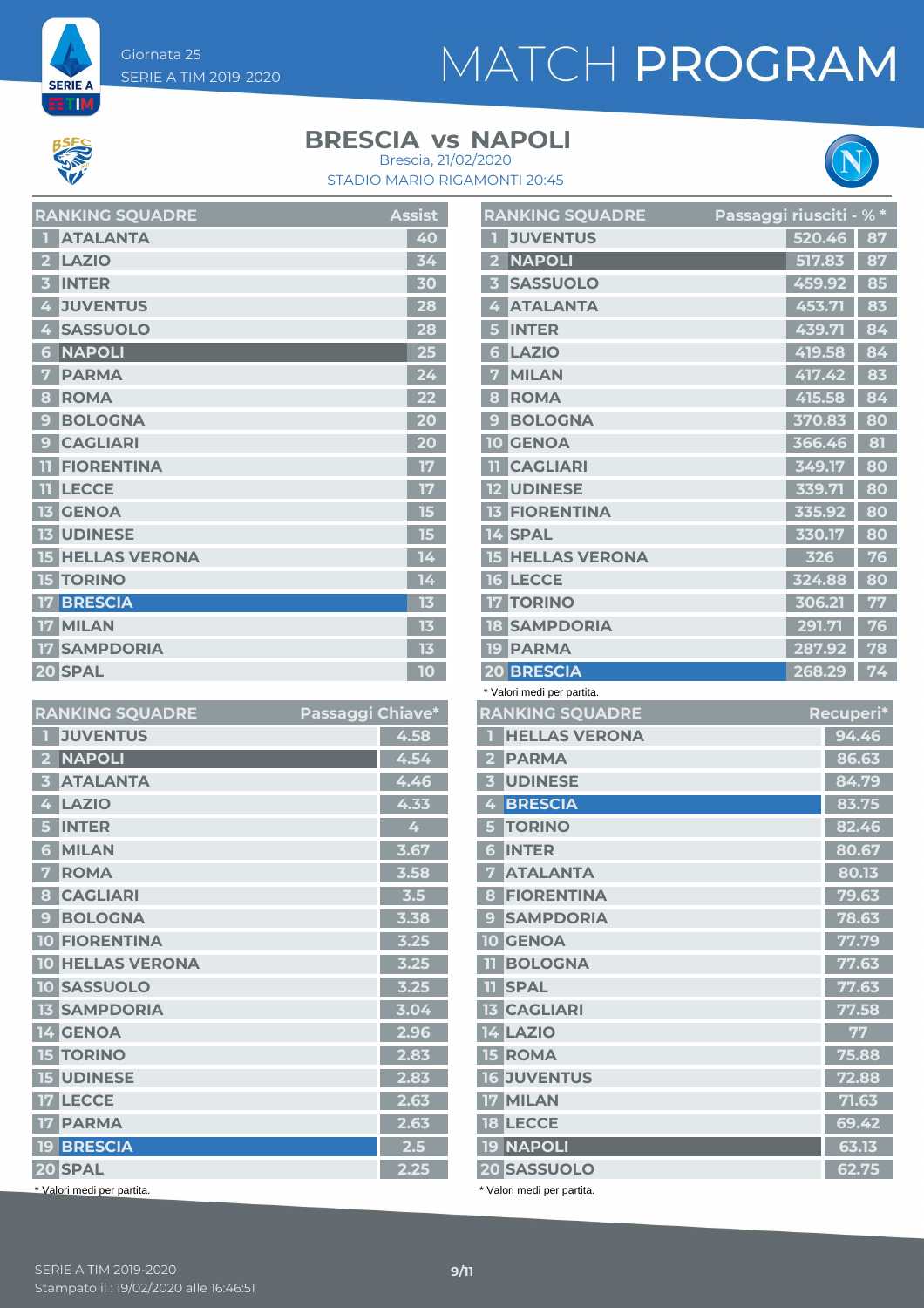Giornata 25 SERIE A TIM 2019-2020

### MATCH PROGRAM



**SERIE A ETIM** 

#### **BRESCIA vs NAPOLI**



STADIO MARIO RIGAMONTI 20:45 Brescia, 21/02/2020

| <b>RANKING SQUADRE</b>             | Tot. Parate - M <u>edia</u> | RAI                     |
|------------------------------------|-----------------------------|-------------------------|
| <b>SPAL</b>                        | 4.67<br><b>112</b>          | 1.                      |
| <b>PARMA</b><br>2                  | 4.63<br>ווו                 | 2 <sup>1</sup>          |
| <b>LECCE</b><br>3                  | 106<br>4.42                 | $\overline{\mathbf{3}}$ |
| <b>BRESCIA</b><br>4                | 104<br> 4.33                | 4                       |
| <b>SASSUOLO</b><br>5               | $102$ 4.25                  | 5 <sup>1</sup>          |
| <b>TORINO</b><br>6                 | 4.21<br><b>101</b>          | $\mathbf{6}$            |
| <b>GENOA</b><br>7                  | 4.17<br><b>100</b>          | $\overline{7}$          |
| <b>UDINESE</b><br>8                | 4.08<br>98                  | $\overline{\mathbf{8}}$ |
| <b>FIORENTINA</b><br>$\mathbf{Q}$  | 3.63<br>87                  | 9 <sup>°</sup>          |
| <b>JUVENTUS</b><br>10 <sub>1</sub> | 3.58<br>86                  | 10                      |
| <b>LAZIO</b><br>m                  | 3.54<br>85                  | $\mathbf{11}$           |
| <b>MILAN</b><br>$12-$              | 3.5<br>84                   | 12                      |
| <b>13 HELLAS VERONA</b>            | 3.46<br>83                  | 13                      |
| <b>14 CAGLIARI</b>                 | 82<br>3.42                  | 14                      |
| <b>15 BOLOGNA</b>                  | 82<br>3.42                  | 15                      |
| <b>16 SAMPDORIA</b>                | 3.33<br>80                  | 16                      |
| <b>NAPOLI</b><br>17                | 3.17<br>76                  | 17                      |
| <b>18 ROMA</b>                     | 3.08<br>74                  | 18                      |
| <b>19 INTER</b>                    | 2.58<br>62                  | 19                      |
| <b>20 ATALANTA</b>                 | 2.42<br>58                  | 20                      |

|                         | <b>RANKING SQUADRE</b> | Media Km |
|-------------------------|------------------------|----------|
| п                       | <b>INTER</b>           | 112.713  |
| $\overline{\mathbf{2}}$ | <b>PARMA</b>           | 109.834  |
| $\overline{\mathbf{3}}$ | <b>JUVENTUS</b>        | 109.512  |
| 4                       | <b>LECCE</b>           | 109.505  |
| 5                       | <b>HELLAS VERONA</b>   | 109.487  |
| 6                       | <b>ROMA</b>            | 109.173  |
| 7                       | <b>LAZIO</b>           | 109.03   |
| 8                       | <b>ATALANTA</b>        | 108.811  |
| 9                       | <b>BOLOGNA</b>         | 108.751  |
|                         | <b>10 SPAL</b>         | 108.518  |
| 11                      | <b>SASSUOLO</b>        | 108.348  |
|                         | <b>12 FIORENTINA</b>   | 108.197  |
|                         | <b>13 SAMPDORIA</b>    | 107.705  |
|                         | 14 MILAN               | 107.413  |
|                         | <b>15 UDINESE</b>      | 107.036  |
|                         | <b>16 BRESCIA</b>      | 106.92   |
|                         | <b>17 NAPOLI</b>       | 106.736  |
|                         | <b>18 GENOA</b>        | 105.894  |
|                         | <b>19 CAGLIARI</b>     | 105.759  |
|                         | <b>20 TORINO</b>       | 103.953  |